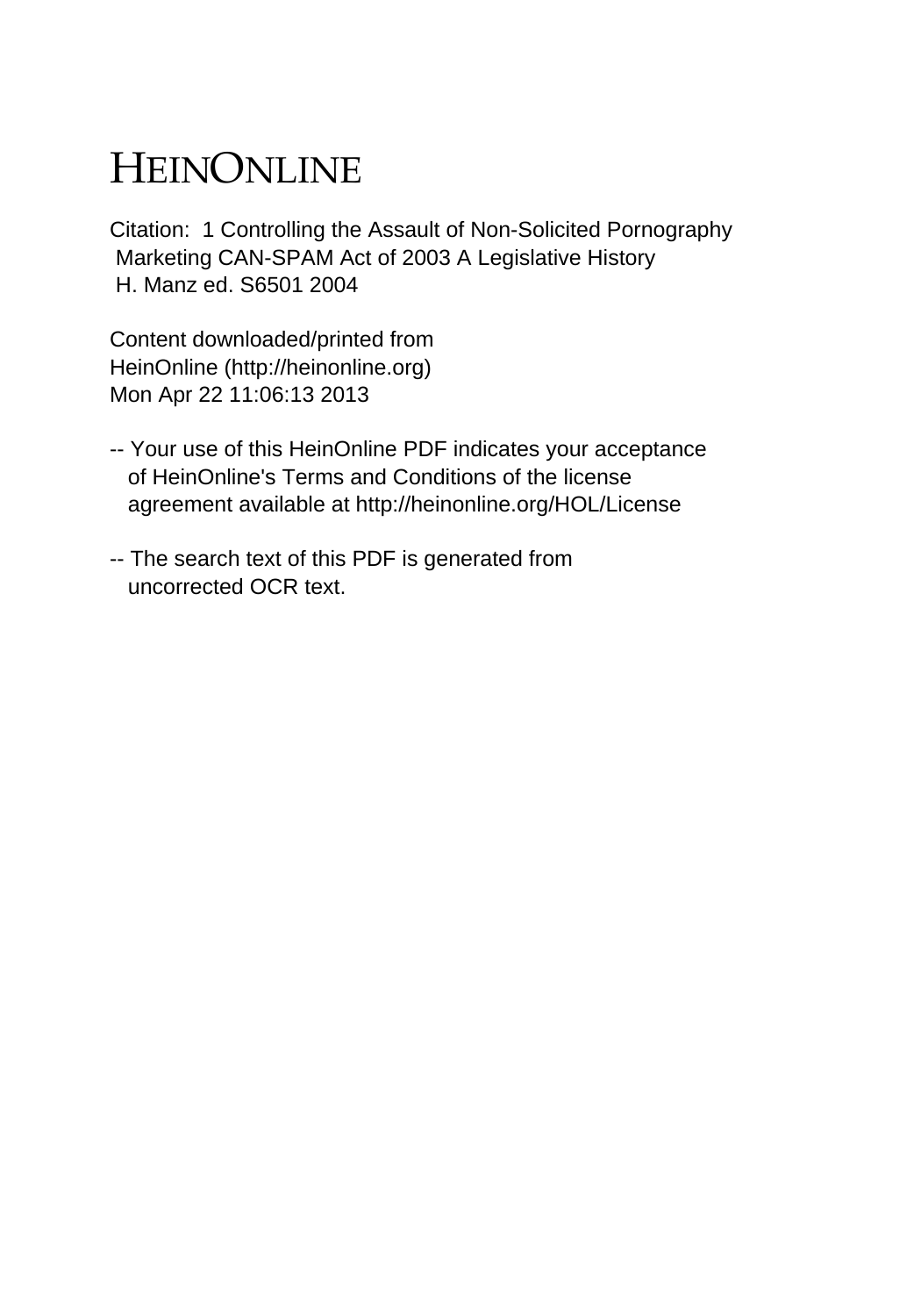#### REPUBLIC oF TURKEY, Ankara. April 2, 2003.

Hon. TED STEVENS.<br>
Hence Office Building, Washington, DC.<br>
I ate office Building, Washington, DC.<br>
I ate the liberty of writing you to share<br>
my views concerning the recent develop-<br>
ments in Iraq and the future of the Tur values and interests, and a long history of triendship. When the United States called on our help

in the defense of freedom in Korea we were there. Indeed, **our** forces sustained high cas ualties to help to liberate this country. We joined forces in NATO since 195Z. Turkey was is the fronclire in this successful struggle. More recently, we were again *on* the same side in the Balkans, a region which **now** enjoys stability and progress, When Saddam Hussein invaded Kuwait, Turkey stood firm<br>with the United States in confronting and<br>containing Iraq. When terror struck the<br>United States, we shared the deep grief of<br>the American people and displayed full soli-<br>darity. Ou uting to democracy, peace and stability. The<br>solidarly between the U.S. and Turkey, the<br>only western democracy in the Muslim<br>only western democracy in the Muslim<br>world, has reassured the world that a global<br>clash of civili

better days. This brings me to the current question of Iraq, which has created certain sensitivity. **I** should stress two fundamental points in a

bid to set the record straight.<br>The first point refers to an injustice sometimes done in assessing Turkey's support ins the war. Turkey has a vibrant democracy and the overwhelming majority of the Turkish people is against war. Their reflexes are shaped by the fact that the Iraqi people. including Arabs. Kurds, Turcomans and others<br>will continue to be our neighbors long after the end of military operations. At the same<br>time, the calculation of the same<br>social and economic costs on account of the<br>last Gulf War. We have suffred economic<br>hardship and had to face hundreds of hou-<br>hardship and had t

play of chose. It was precisely due to the expressin of this public anxiety over yet another war that the elected representatives in our parliament could not muster the necessary votes to approve the government decree in-volving the basing of **U.S.** troops in Turkey. Nonetheless, in a subsequent vote our par-<br>liament did approve extensive overflight<br>rights for the U.S. and coalition forces.<br>Given that Turkey is bordering Iraq, one has<br>to accept that this is not an ordinary but a<br>substa operation that did not require parliamentary approval was underway even months before the beginning of hostilities and continues to date, in various forms. The relevant U.S. au-thorities are fully aware of this. We have in-deed provided whatever we could. The second point concerns the role wrong-ly envisaged by some, for Turkey, that is

confined to providing a mere geographical<br>canceling pad for military operations. Indeed, Turkey's role and the essence of Turk-<br>ish-U.S. partnership are far more funda-<br>mental. Turkey is one of the leading part-<br>ners of th

Iraq that is whole and free. We have been ad-vocating a transition In Iraq towards a peaceful state, disarmed of weapons of mass destruction, with its territorial integrity in-<br>tact, and in which all segments of the populations take part in administering their<br>common state and enjoying equitably the<br>benefits of their rich natural resources. This<br>is

A couple of lessons also can be derived<br>from the recent event. We must exert even<br>greater efforts together to promote the<br>Turkish-U.S. partnership. On her part, Tur-<br>key is committed to working with U.S. to<br>take our partne ited. From our bilateral political, military and increasingly economic cooperation, to our solidarity in shaping a peaceful and sta-ble state of affairs in our volatile region, and combating the scourge of terrorism, on all<br>these issues the partnership between Turkey<br>and the United States has much to offer. As<br>the only predominantly Muslim country<br>which is firmly and irreversibly embedded in<br>the west bilities to help promote security and sta-bility in the Middle East and beyond, so that all countries in the region including Israel and Palestine will enjoy lasting peace. Our democratic and secular values provide a<br>model to the world to obviate a clash of civ-<br>ilizations. The United States has been and remains to be our valued partner in this common endeavor.

What Is more, the recent developments and events have underlined once again the need to forge a greater dialogue among our legis-lators in a bid to better understand each oth-er's priorities. espectations and constraints.

Therefore, as we look to the future, I call upon all the distinguished members of the **U.S.** Congress to work hand-in-hand with their Turkish Colleagues to further strengthen the cooperation and solidarity between our two countries **and** nations to fulfill the great promise of the Turkish-U.S. strategic partnership.

Sincerely, RECEP TAYYIP **ERDOGAN.** *Pirie Misister*

### THE "SPAM" PROBLEM AND  $\overline{\phantom{a}}$  ALTERNATIVE SOLUTIONS

Mr. LEAHY: Mr. President, I rise today to discuss the problem of junk commercial e-mail, commonly known as "spam." It Is Increasingly apparent that spam is more than a just a nuisance: It has become a serious and growing problem that threatens to undermine the vast potential of the Internet.

America's businesses and America's homes are flooded with millions of un wanted, unsolicited e-mails each day. A recent study by Ferris Research estimates that spam costs U.S. firms \$8.9<br>billion annually in lost productivity and the need to purchase ever more powerful servers and additional band-width to try to stay ahead of the spammers; to configure and run spam filters; and to provide helpdesk support

for spam recipients. The costs of spam<br>are significant to individuals as well. significant to individuals as well, including time spent identifying and<br>deleting spam, inadvertently opening<br>spam, installing and maintaining antispare filters, tracking down legitimate messages mistakenly deleted by spam filters, deleting spam that is not caught by filters, and paying for Inter-<br>net Service Providers' blocking efforts.<br>In my home state of Vermont, one

legislator recently found that two-thirds of the **96** e-nails in his inbox were spam. And this occurred after the<br>legislature had installed new spamblocking software on its computer system that seemed to be catching **80** percent of the spam. The Assistant Attor-<br>ney General in Vermont was forced to suggest to computer users the fol-lowing means to avoid these unsolic-ited commercial e-mails: "It's very bad to reply, even to say don't send anymore. It tells the spammer they have a live address. The best thing you can do really bad, you may have to change<br>your address." This experience is<br>echoed nationwide. The FTC's recent<br>spar forum underscored the magnitude<br>spar forum underscored the magnitude

and complexity of the problem. Twenty-nine States now have anti-sparm laws, but the globe-hopping nature of e-mail makes these laws **dif**ficult to enforce. Technology will tn-doubtedly play a key role In fighting spam, but a technological solution to<br>the problem is not likely in the fore-<br>seeable future. ISPs block billions of seeable future. ISPs block billions of<br>unwanted e-mails each day, but<br>spammers are winning the battle.

spammers are winning the battle. In addition, given the speed with which spammers adapt to anti-sparn technologies, the development and dissemination of such technologies is not cheap. Why should businesses and Indi-viduals he forced to invest large amounts of time and money in buying, installing, troubleshooting and main-taining new generations of anti-spam technologies?

The problems posed by junk e-mail are real, with substantial consequences for Internet users and service providers alike. I am working with other members of the Judiciary Committee, on<br>both sides of the aisle, to arrive at an

both sides of the aisle, to arrive at an appropriate solution, I have often said that Congress must exercise great caution when regulating in cyberspace. Any legislative solution to span must tread carefully to ensure that we do not impede or stifle the free flow of information on the Internet. The United States is the birthplace of the Internet. and the whole world watches whenever we decide to regu-<br>late it. Whenever we choose to intervene in the Internet with government action, we must act carefully, prudently, and knowledgeably, keeping in mind the implications of what we do and how we do it, And we must not forget that spam, like more traditional forms of commercial speech, is protected by the First Amendment. At the same time, we must not allow

spam to result in the "virtual death"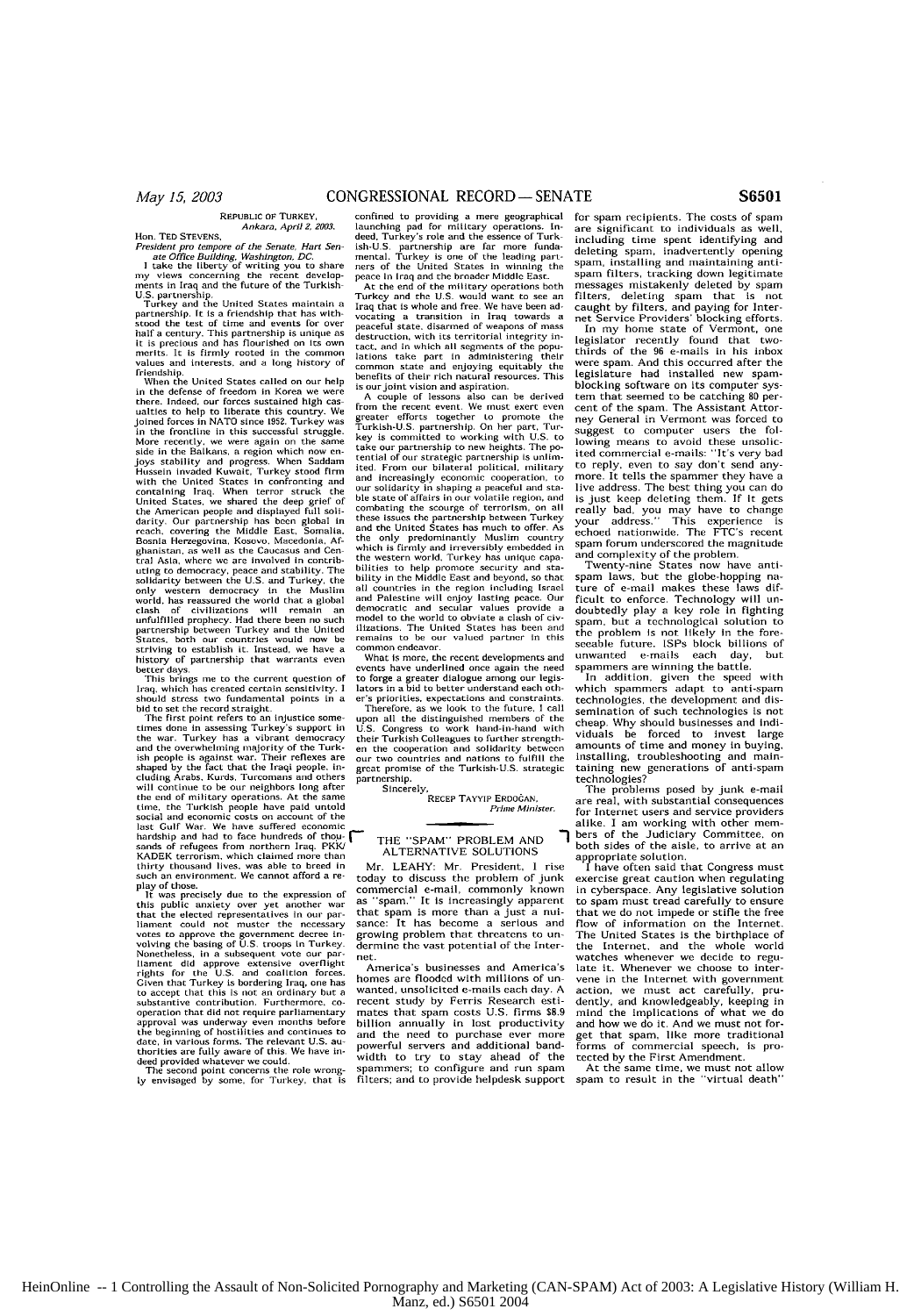of the Internet, as one Vermont news-

paper put it.<br>The Internet is a valuable asset to our nation, to our economy, and to the lives of Americans, and we should use<br>prudently to secure its continued via-<br>diagnosis bility and vitality.

#### LOCAL LAW ENFORCEMENT ACT OF 2003

Mr. SMITH. Mr. President, I rise today to speak about the need for hate<br>crimes legislation. On May 1, 2003, Senator KENNEDY and I introduced the Local Law Enforcement Act, a bill that would add new categories to current hate crimes law, sending a signal that violence of any kind is unacceptable in

our society. I would like to describe a terrible crime that occurred on October **3, 2001.** In Noroco. California, and Arab-American businessman was badly beaten by two men. As the man was closing his<br>store for the evening, the pair entered store for the evening, the pair entered<br>the store wearing ski masks and<br>shoved the victim to the back of the shoved the victim to the back of the<br>store. There they beat him and ac-<br>costed him with racial epithets. The costed him with racial epithets. The men then chained the victim to prevent him from fleeing, spray painted his face with black paint, and poured fire starter fluid on him. The victim eventually lost consciousness after he was repeatedly struck with liter bottles.

I believe that government's first duty is to defend its citizens, to defend them<br>against the harms that come out of against the harms that come out of hate. The Local Law Enforcement En- hancement Act is a symbol that can become substance. I believe that by passing this legislation and changing current law, we can change hearts and minds as well.

### NOMINATION OF JUDGE CONSUELO CALLAHAN

Mr. LEAHY. Mr. President, I have been disappointed that the Republican leadership has not found time to pro-<br>ceed to the nomination of Judge Consuelo Callahan to the United States Court of Appeals for the Ninth Circuit. This is another of the judicial nomi-<br>nees that Senate Democrats have<br>strongly supported and whose consideration we had expedited through the Judiciary Committee last week,

We still do not know who **on** the Republican side delayed consideration of<br>the consensus nomination of Judge the consensus nomination of Judge Prado for a month. **I** thank the Con-gressional Hispanic Caucus for its support of that nomination as well as this nomination and for working with the Senate to bringing fair evaluation of these nominees and for adding their voice to the discussion of these lifetime appointments.

Just as Senate Democrats cleared the nomination of Judge Edward Prado to<br>the U.S. Court of Appeals for the Fifth **U.S. Little Circuit without delay, so, too. the nomination of this Hispanic nominee** to another circuit court was cleared on the Democratic side last week. All Democratic Senators serving on the Judiciary Committee voted to report her nomination favorably. **All** Demo-cratic Senators indicated that they were eager to proceed with her nomination and, after a reasonable period of debate, we voted on her nomination. I am confident this nomination will be confirmed by an extraordinary major-

committed by an extraordinary major-<br>ity-maybe unanimously.<br>It is most unfortunate that so many partisans in this administration and on the other side of the aisle insist on bogging down consensus matters and consensus nominees in order to focus exclusively **on** the most divisive and con-troversial of this President's nominees as he continues his efforts to pack the courts. Democratic Senators have<br>worked very hard to cooperate with worked very hard to cooperate this administration **in** order to fill ju-dicial vacancies. What the other side seeks to obscure is our effort, our fairness and the progress we have been able to achieve without much help from the other side or the administra- tion.

The fact is that when Democrats became the Senate majority in the sum-mer of **2001,** we inherited **110** judicial vacancies. Over the next **17** months, despite constant criticism from the administration, the Senate proceeded to confirm **100** of President Bush's nominees, including several who were divisive and controversial, several who had mixed peer review ratings from the ABA and at least one who had been rated not qualified. Despite the addi-tional 40 vacancies that arose, we **re**duced judicial vacancies to 60, a level below that termed "full employment" **by** Senator **HATCH.** Since the beginning of this year, in spite of the Republican's fixation on the President's most controversial nominations, we have worked hard to reduce judicial vacan-cies even further. As of today, the number of judicial vacancies has been reduced to 47 and is the lowest it has been in 13 years. That is lower than at any time during the entire 8 years of the Clinton administration. We have already reduced judicial vacancies from **110** to 47. in 2 years. We have reduced the vacancy rate from 12.8 percent to 5.4 percent, the lowest it has been in the last two decades. With some cooperation from the administration think of the additional progress

we could be making. Earlier this month, we were able to obtain Senate consideration of the nomination of Judge Prado, and an-other distinguished Hispanic nominee who was reported unanimously by the Judiciary Committee last month-Judge Cecilia Altonaga to be a Federal judge in Florida, We expedited consideration of that nominee at the request of Senator GRAHAM of Florida. I am told that she is the first Cuban-American woman to be confirmed to the Federal bench. Indeed, Democrats in the Senate have worked to expedite fair consideration of every Latino nominee this President has made to

the Federal trial courts in addition to the nominations of Judge Prado and Judge Callahan,

Today. I urge the leadership to allow<br>us to consider the nomination of Judge us to consider the nomination of Judge Consuelo Maria Callahan to the Ninth Circuit Court of Appeals. Unlike the di-visive nomination of Carolyn Kuhl to the same court, both home-State Senators support the nomination of Judge Callahan. Rather than disregarding time-honored rules and Senate practices, I urge my friends on the other<br>side of the aisle to help us fill more juside of the aisle to help us fill more ju- dicial vacancies more quickly by bringing those nominations that have bipartisan support, like Judge Callahan, to the front of the line for committee<br>hearings and floor votes.

As I have noted throughout the last 2 years, the Senate is able to move expeditiously when we have consensus. mainstream nominees to consider. In a recent column, David Broder noted<br>that he asked Alberto Gonzales if there<br>that he asked Alberto Gonzales if there was a lesson in Judge Prado's easy ap-<br>proval, but that Mr. Gonzales missed<br>the point. In Mr. Broder's mind: ''The lesson seems obvious. Conservatives<br>can be confirmed for the courts when they are well known in their commu-<br>nities and a broad range of their constituents have reason to think them fair-minded." Judge Consuelo Callahan is another such nominee.

To date the Senate has proceeded to confirm 124 of President Bush's nominees, **100** in the 17 months in which Democrats comprised the Senate ma- jority. The lesson that less controversial nominees are considered and confirmed more easily was the lesson of the last 2 years, but that lesson has been lost on this White House and the

current Senate leadership. Unfortunately, far too many of this President's nominees raise serious concerns about whether they will be fair judges to all parties on all issues, Those types of nominees should not be rushed through the process. I regret the administration's refusal to work with us to end the impasse it has created in connection with the Estrada nomination. The partisan politics **of** division that the administration is practicing with respect to that nomination are not helpful and not respectful of the damage done to the Hispanic com- munity by insisting on so divisive a nominee.

invite the President to work with us and to nominate more mainstream individuals like Judge Prado and Judge Callahan whose proven records and bi-<br>partisan support make it easier for us to uphold our constitutional duty of advise and consent. **I** look forward to casting a vote in favor of her confirma-

tion to the Circuit Court. In connection with the unexplained Republican delay before consideration of the nomination of Judge Prado, some suggested that Judge Prado had been delayed because Democratic Senators were likely to vote for him and thereby undercut the Republican's shameless charge that opposition to